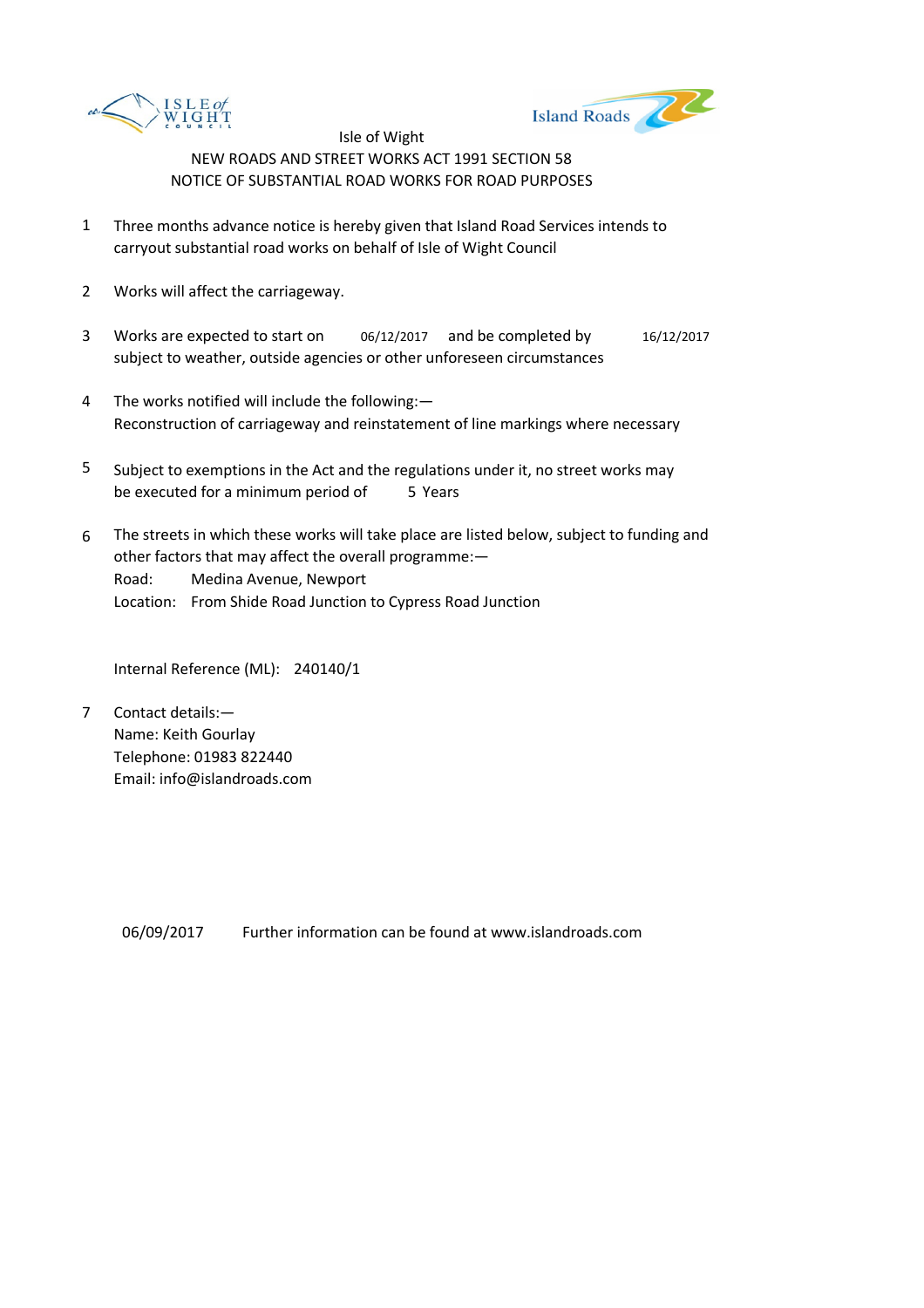



- 1 Three months advance notice is hereby given that Island Road Services intends to carryout substantial road works on behalf of Isle of Wight Council
- 2 Works will affect the carriageway.
- 3 Works are expected to start on 06/12/2017 and be completed by 16/12/2017 subject to weather, outside agencies or other unforeseen circumstances
- 4 The works notified will include the following:— Reconstruction of carriageway and reinstatement of line markings where necessary
- 5 be executed for a minimum period of 5 Years Subject to exemptions in the Act and the regulations under it, no street works may
- 6 Road: Medina Avenue, Newport Location: From Cypress Road Junction to St Georges Approach The streets in which these works will take place are listed below, subject to funding and other factors that may affect the overall programme:—

Internal Reference (ML): 240141/1

7 Contact details:— Name: Keith Gourlay Telephone: 01983 822440 Email: info@islandroads.com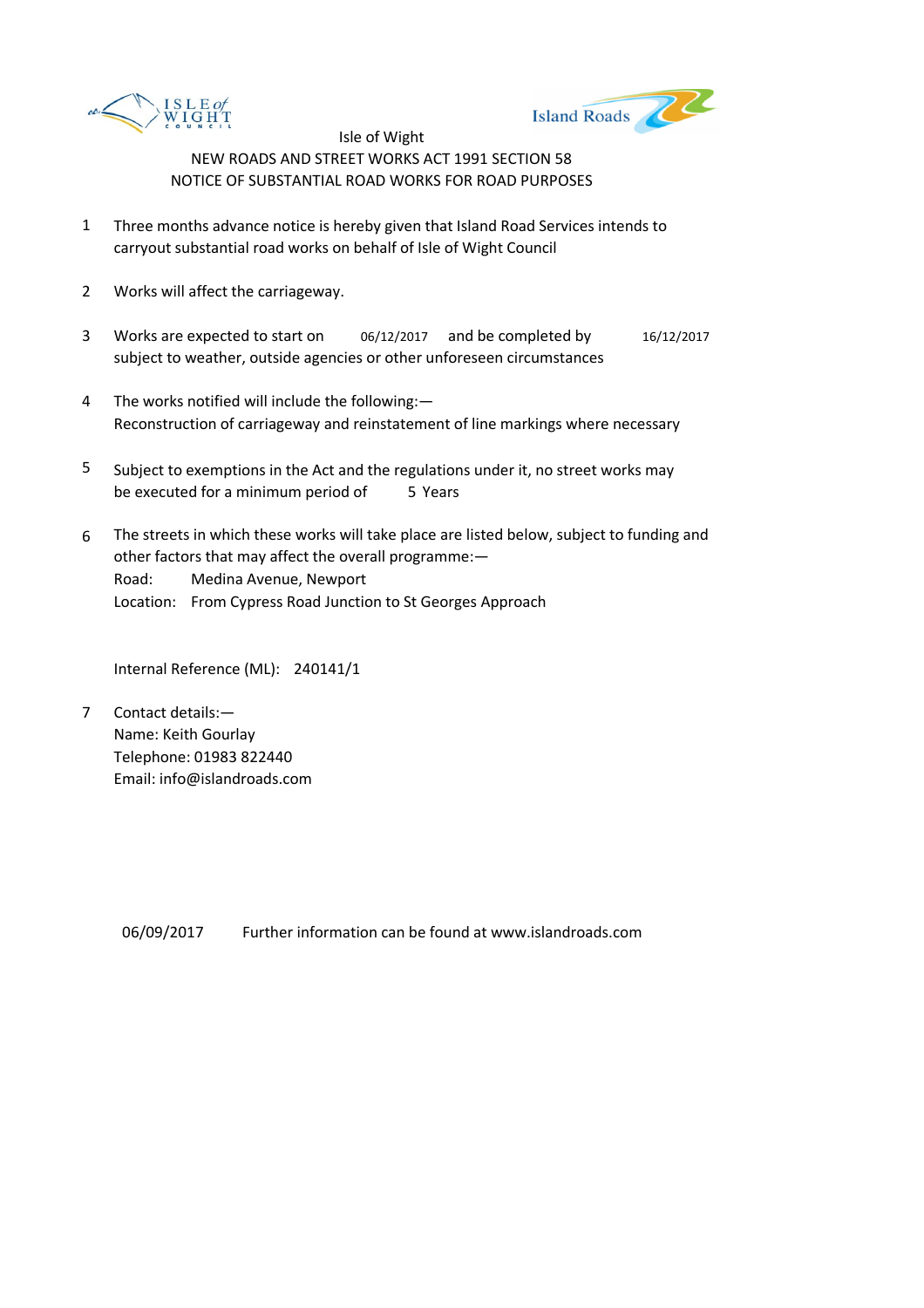



- 1 Three months advance notice is hereby given that Island Road Services intends to carryout substantial road works on behalf of Isle of Wight Council
- 2 Works will affect the carriageway.
- 3 Works are expected to start on 06/12/2017 and be completed by 16/12/2017 subject to weather, outside agencies or other unforeseen circumstances
- 4 The works notified will include the following:— Reconstruction of carriageway and reinstatement of line markings where necessary
- 5 be executed for a minimum period of 5 Years Subject to exemptions in the Act and the regulations under it, no street works may
- 6 The streets in which these works will take place are listed below, subject to funding and other factors that may affect the overall programme:—

Road: Steephill Road, Ventnor

Location: From 370 metres East of Steephill Road Junction to 663 metres East of Steephill Road Junction

Internal Reference (ML): 530052

7 Contact details:— Name: Keith Gourlay Telephone: 01983 822440 Email: info@islandroads.com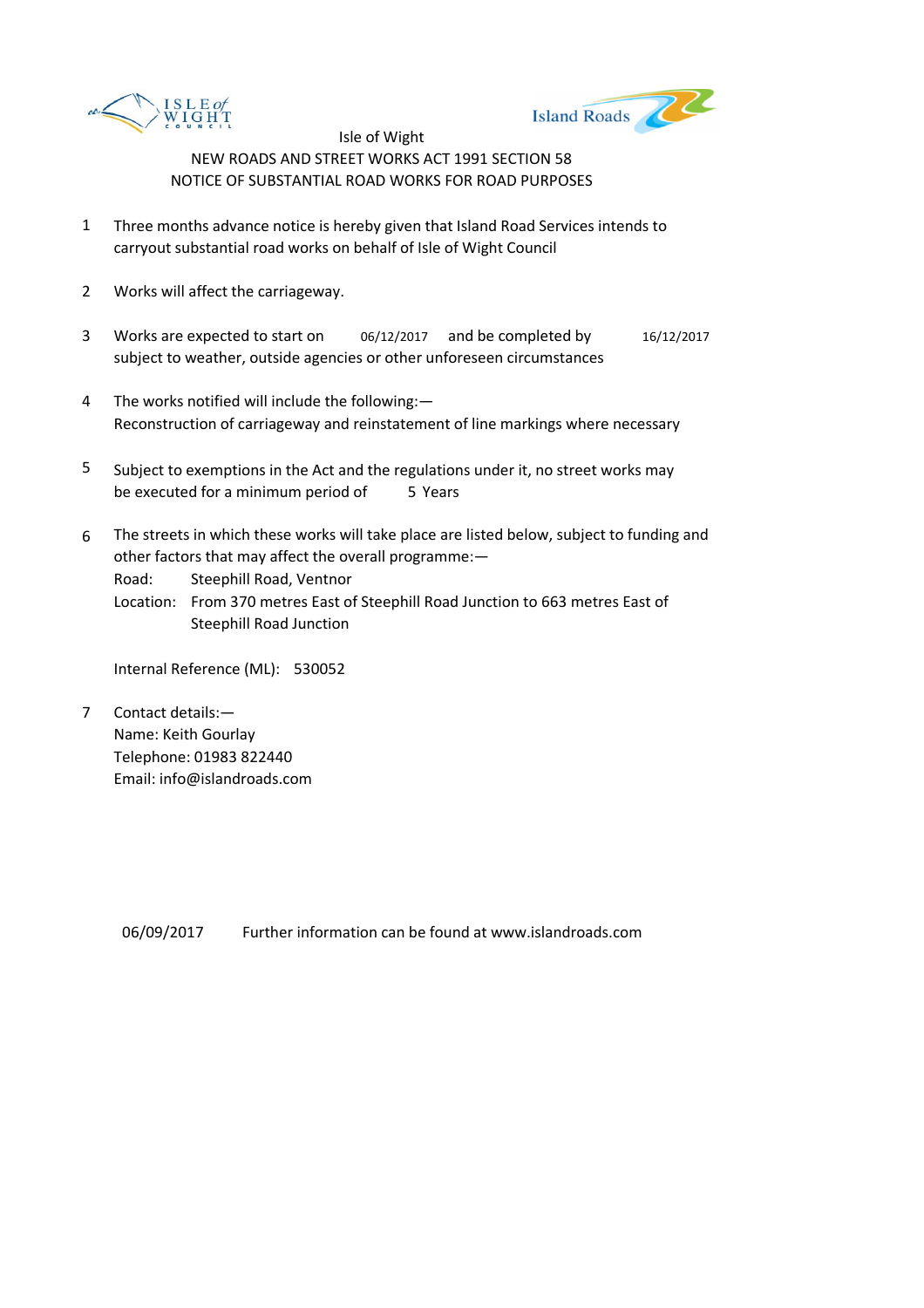



- 1 Three months advance notice is hereby given that Island Road Services intends to carryout substantial road works on behalf of Isle of Wight Council
- 2 Works will affect the carriageway.
- 3 Works are expected to start on 06/12/2017 and be completed by 16/12/2017 subject to weather, outside agencies or other unforeseen circumstances
- 4 The works notified will include the following:— Reconstruction of carriageway and reinstatement of line markings where necessary
- 5 be executed for a minimum period of 5 Years Subject to exemptions in the Act and the regulations under it, no street works may
- 6 Road: Steephill Road, Ventnor Location: From 663 metres East of Steephill Road Junction to Castle Road Junction The streets in which these works will take place are listed below, subject to funding and other factors that may affect the overall programme:—

Internal Reference (ML): 530053

7 Contact details:— Name: Keith Gourlay Telephone: 01983 822440 Email: info@islandroads.com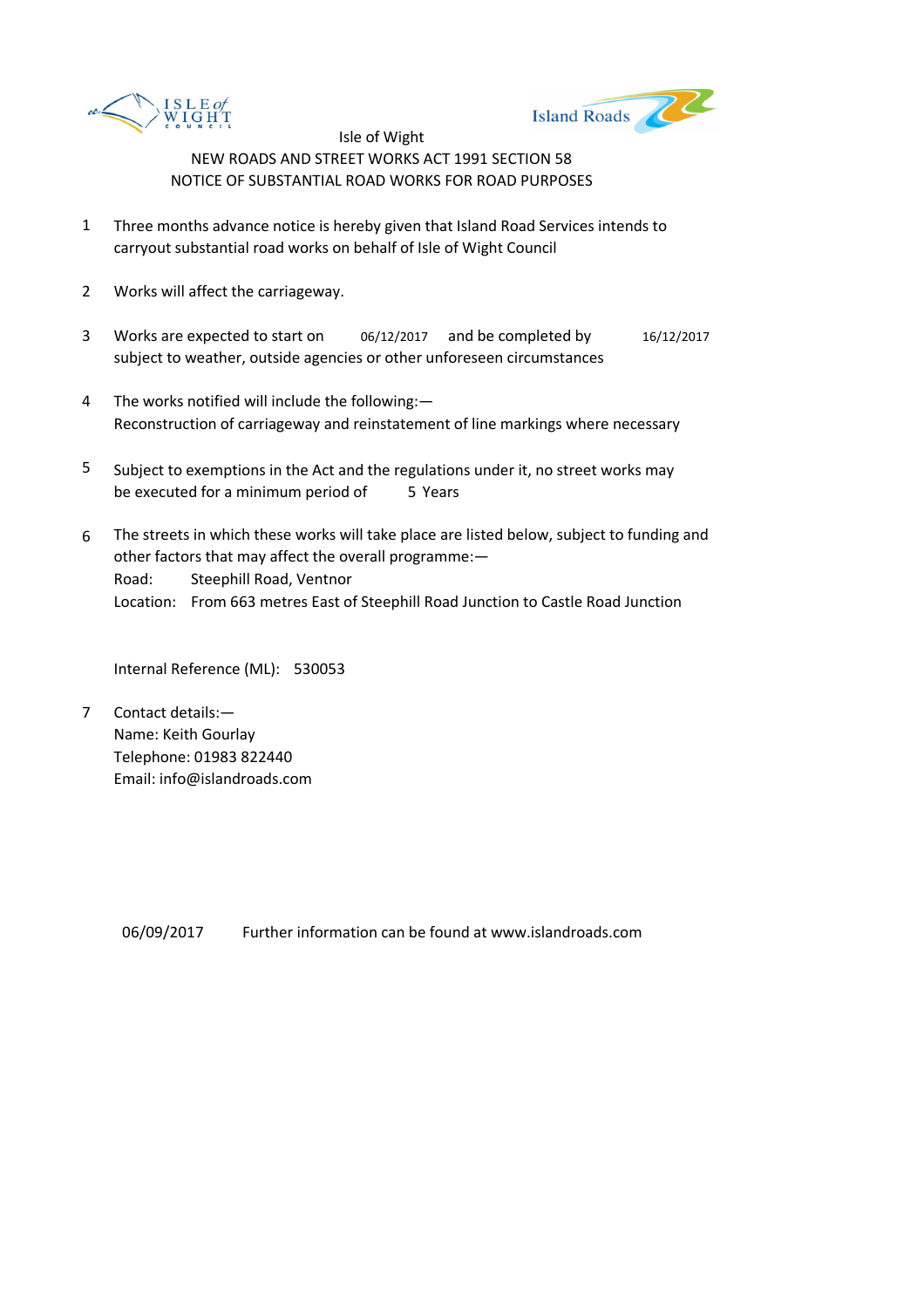



- 1 Three months advance notice is hereby given that Island Road Services intends to carryout substantial road works on behalf of Isle of Wight Council
- 2 Works will affect the carriageway.
- 3 Works are expected to start on 06/12/2017 and be completed by 16/12/2017 subject to weather, outside agencies or other unforeseen circumstances
- 4 The works notified will include the following:— Reconstruction of carriageway and reinstatement of line markings where necessary
- 5 be executed for a minimum period of 5 Years Subject to exemptions in the Act and the regulations under it, no street works may
- 6 Road: Park Avenue, Ventnor Location: From Castle Road Junction to Belgrave Road Junction The streets in which these works will take place are listed below, subject to funding and other factors that may affect the overall programme:—

Internal Reference (ML): 530054

7 Contact details:— Name: Keith Gourlay Telephone: 01983 822440 Email: info@islandroads.com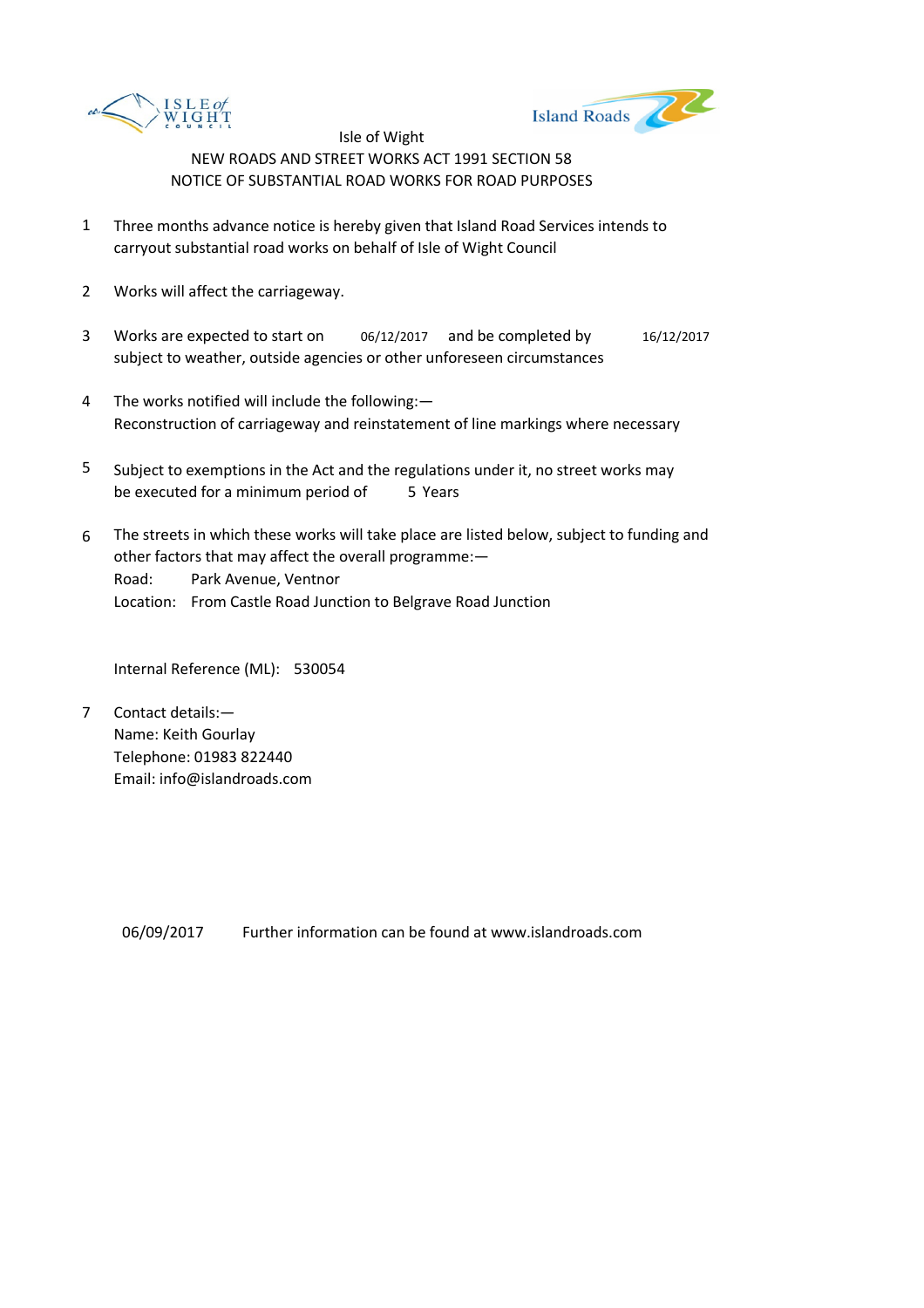



- 1 Three months advance notice is hereby given that Island Road Services intends to carryout substantial road works on behalf of Isle of Wight Council
- 2 Works will affect the carriageway.
- 3 Works are expected to start on 06/12/2017 and be completed by 16/12/2017 subject to weather, outside agencies or other unforeseen circumstances
- 4 The works notified will include the following:— Reconstruction of carriageway and reinstatement of line markings where necessary
- 5 be executed for a minimum period of 5 Years Subject to exemptions in the Act and the regulations under it, no street works may
- 6 Road: Nettlecombe Lane, Whitwell Location: Entire Length The streets in which these works will take place are listed below, subject to funding and other factors that may affect the overall programme:—

Internal Reference (ML): 540218/1

7 Contact details:— Name: Keith Gourlay Telephone: 01983 822440 Email: info@islandroads.com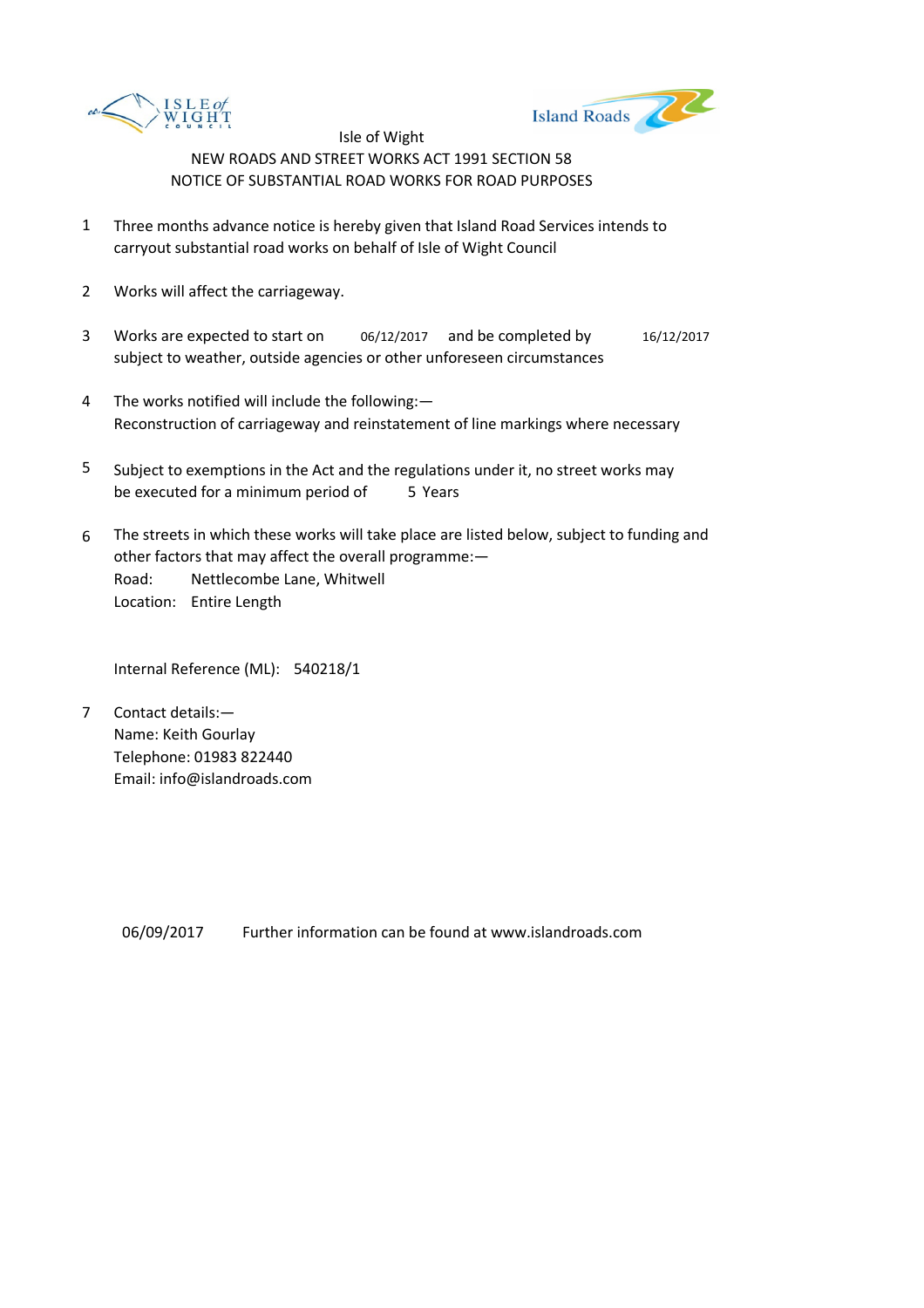



- 1 Three months advance notice is hereby given that Island Road Services intends to carryout substantial road works on behalf of Isle of Wight Council
- 2 Works will affect the carriageway.
- 3 Works are expected to start on 06/12/2017 and be completed by 16/12/2017 subject to weather, outside agencies or other unforeseen circumstances
- 4 The works notified will include the following:— Reconstruction of carriageway and reinstatement of line markings where necessary
- 5 be executed for a minimum period of 5 Years Subject to exemptions in the Act and the regulations under it, no street works may
- 6 Road: Nettlecombe Lane, Whitwell Location: Entire Length The streets in which these works will take place are listed below, subject to funding and other factors that may affect the overall programme:—

Internal Reference (ML): 540219/2

7 Contact details:— Name: Keith Gourlay Telephone: 01983 822440 Email: info@islandroads.com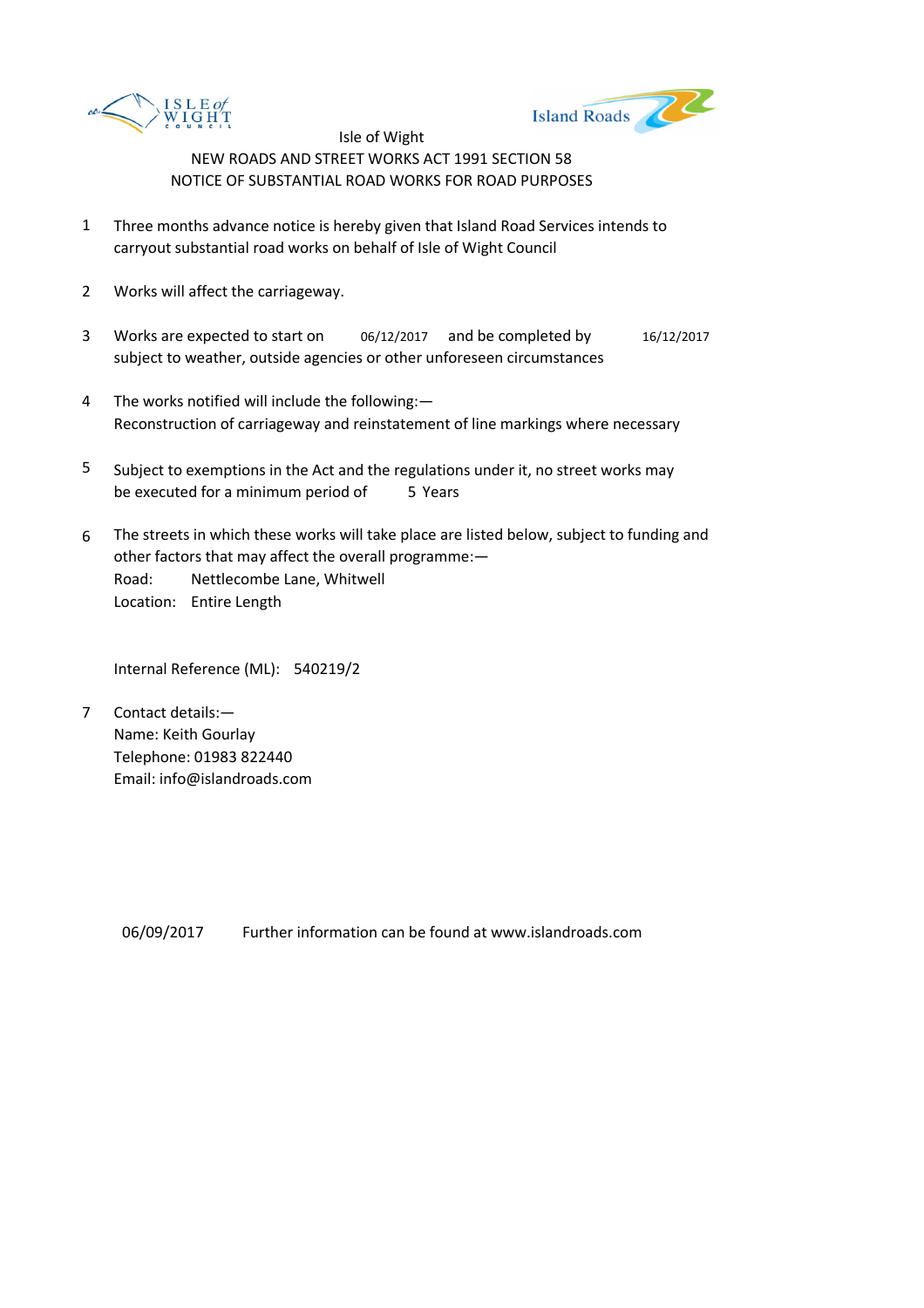



- 1 Three months advance notice is hereby given that Island Road Services intends to carryout substantial road works on behalf of Isle of Wight Council
- 2 Works will affect the carriageway.
- 3 Works are expected to start on 06/12/2017 and be completed by 16/12/2017 subject to weather, outside agencies or other unforeseen circumstances
- 4 The works notified will include the following:— Reconstruction of carriageway and reinstatement of line markings where necessary
- 5 be executed for a minimum period of 5 Years Subject to exemptions in the Act and the regulations under it, no street works may
- 6 Road: Nettlecombe Lane, Whitwell Location: Entire Length The streets in which these works will take place are listed below, subject to funding and other factors that may affect the overall programme:—

Internal Reference (ML): 540220

7 Contact details:— Name: Keith Gourlay Telephone: 01983 822440 Email: info@islandroads.com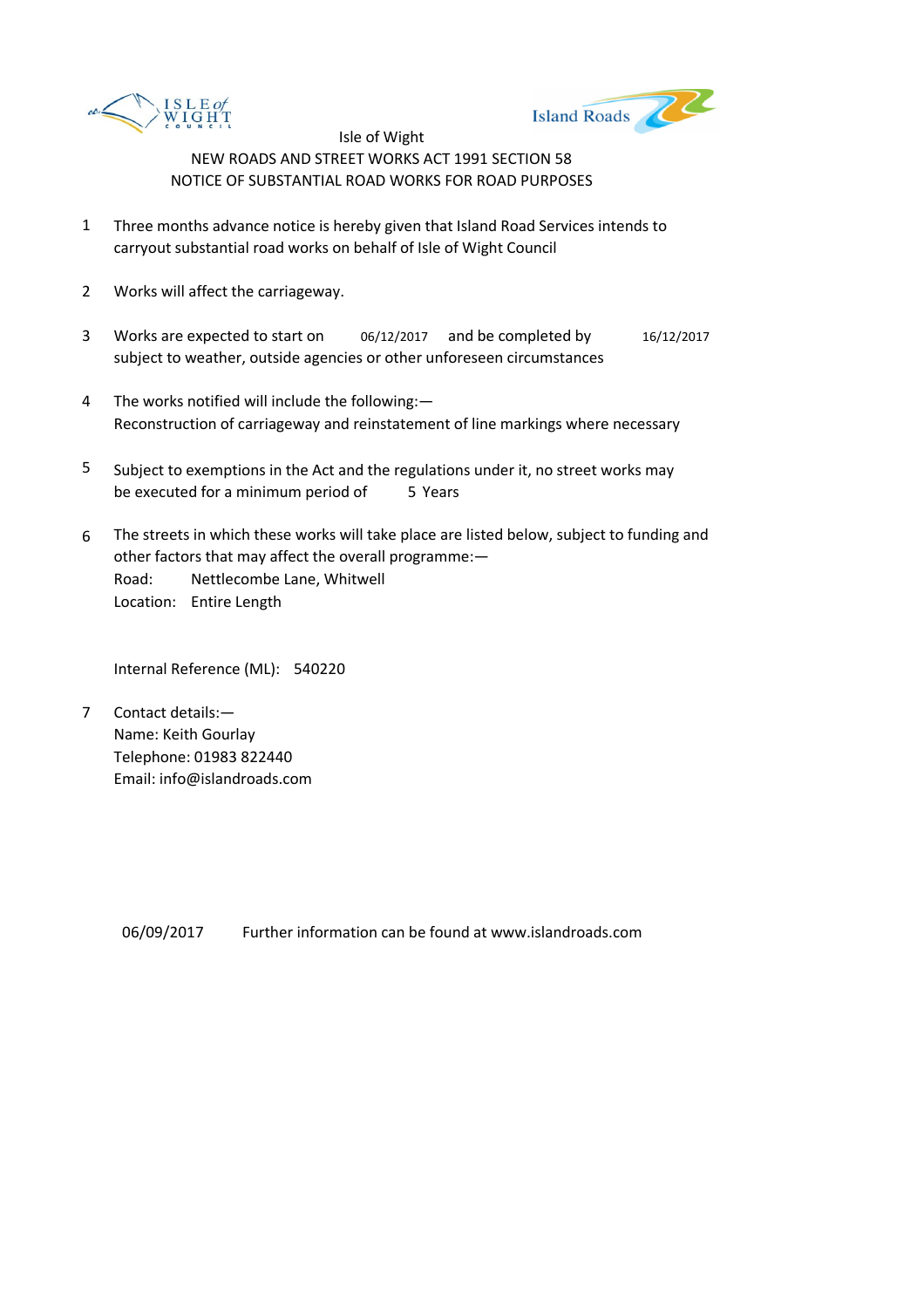



- 1 Three months advance notice is hereby given that Island Road Services intends to carryout substantial road works on behalf of Isle of Wight Council
- 2 Works will affect the carriageway.
- 3 Works are expected to start on 06/12/2017 and be completed by 16/12/2017 subject to weather, outside agencies or other unforeseen circumstances
- 4 The works notified will include the following:— Reconstruction of carriageway and reinstatement of line markings where necessary
- 5 be executed for a minimum period of 5 Years Subject to exemptions in the Act and the regulations under it, no street works may
- 6 Road: Thorley Road, Yarmouth Location: From Bouldnor Road Junction to 360 metres South of Bouldnor Road Junction The streets in which these works will take place are listed below, subject to funding and other factors that may affect the overall programme:—

Internal Reference (ML): 630141

7 Contact details:— Name: Keith Gourlay Telephone: 01983 822440 Email: info@islandroads.com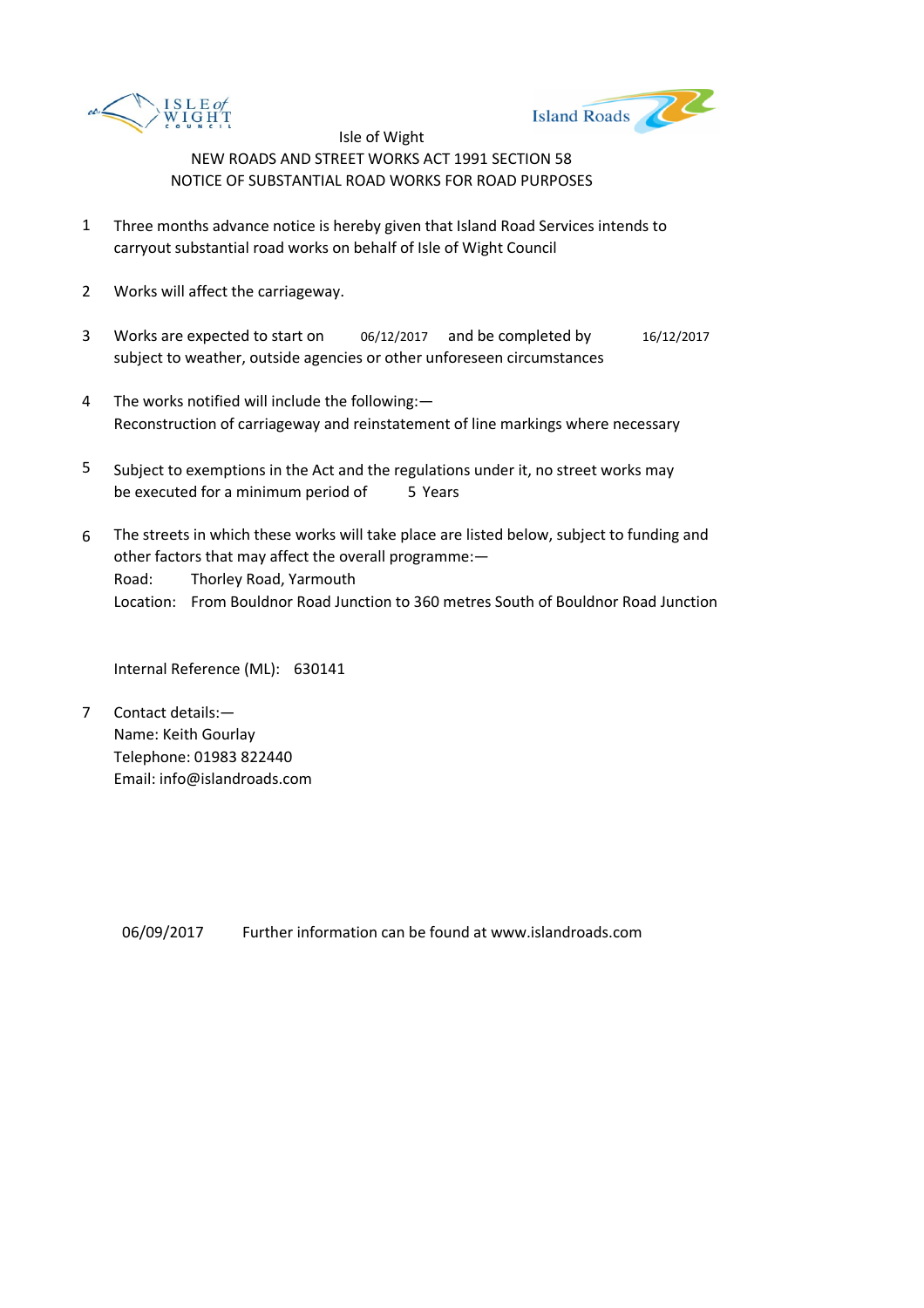



- 1 Three months advance notice is hereby given that Island Road Services intends to carryout substantial road works on behalf of Isle of Wight Council
- 2 Works will affect the carriageway.
- 3 Works are expected to start on 06/12/2017 and be completed by 16/12/2017 subject to weather, outside agencies or other unforeseen circumstances
- 4 The works notified will include the following:— Reconstruction of carriageway and reinstatement of line markings where necessary
- 5 be executed for a minimum period of 5 Years Subject to exemptions in the Act and the regulations under it, no street works may
- 6 Road: Thorley Road, Yarmouth Location: From 200 metres North of Thorley Street Junction to Thorley Street Junction The streets in which these works will take place are listed below, subject to funding and other factors that may affect the overall programme:—

Internal Reference (ML): 630143

7 Contact details:— Name: Keith Gourlay Telephone: 01983 822440 Email: info@islandroads.com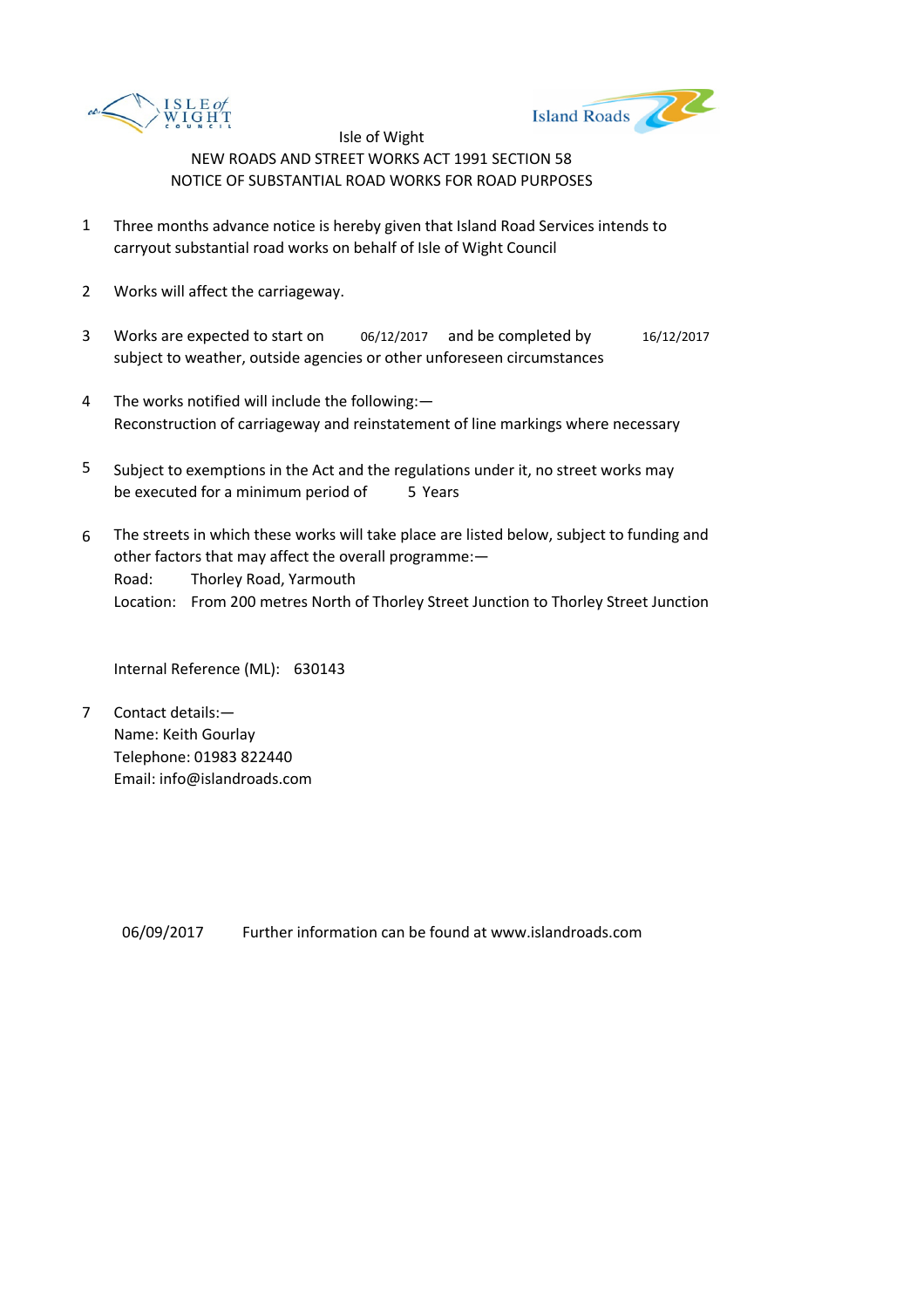



- 1 Three months advance notice is hereby given that Island Road Services intends to carryout substantial road works on behalf of Isle of Wight Council
- 2 Works will affect the carriageway.
- 3 Works are expected to start on 06/12/2017 and be completed by 16/12/2017 subject to weather, outside agencies or other unforeseen circumstances
- 4 The works notified will include the following:— Reconstruction of carriageway and reinstatement of line markings where necessary
- 5 be executed for a minimum period of 5 Years Subject to exemptions in the Act and the regulations under it, no street works may
- 6 Road: Town Lane, Calbourne Location: From Corf Road Junction to Gold Street Junction The streets in which these works will take place are listed below, subject to funding and other factors that may affect the overall programme:—

Internal Reference (ML): 640297

7 Contact details:— Name: Keith Gourlay Telephone: 01983 822440 Email: info@islandroads.com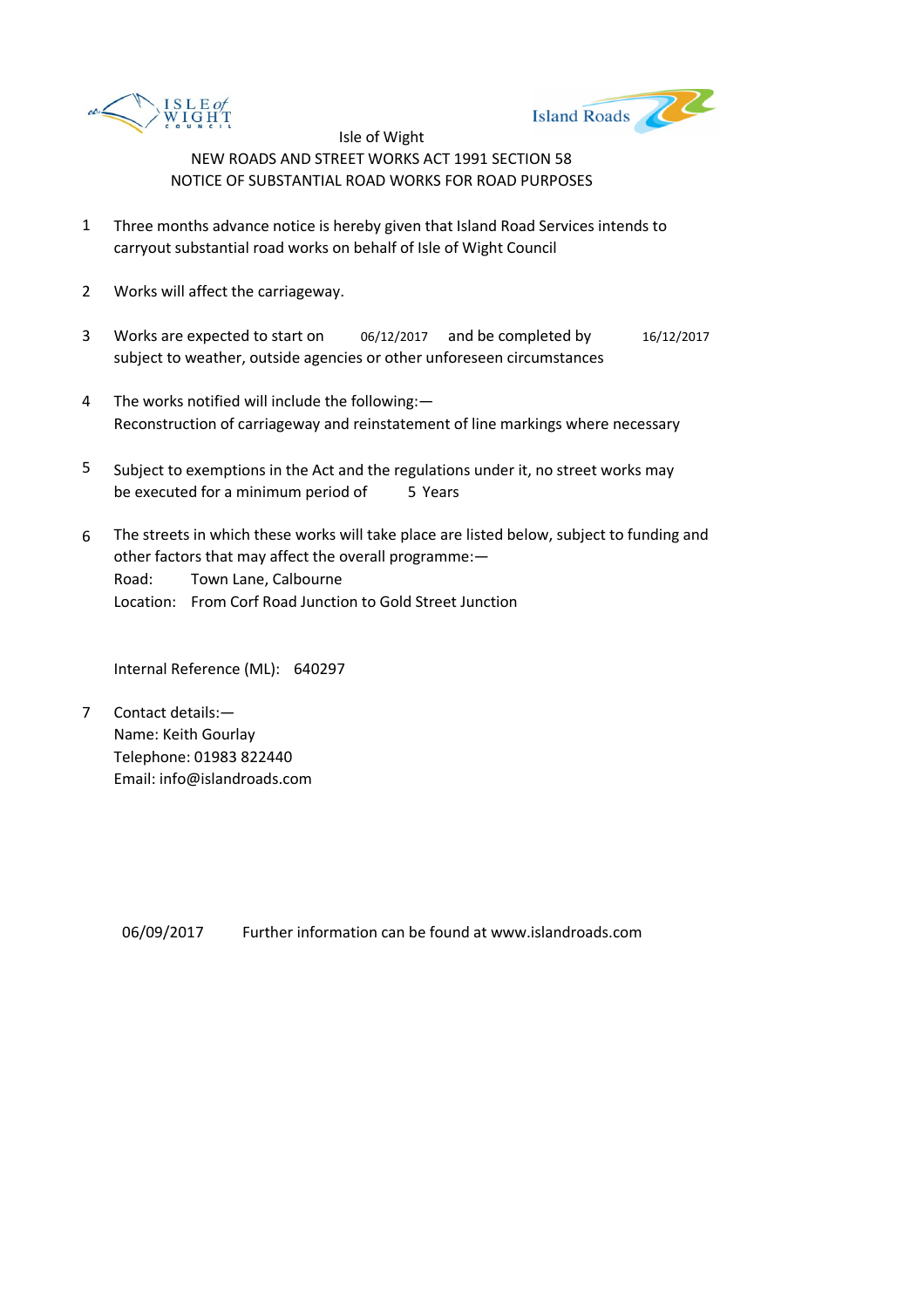



- 1 Three months advance notice is hereby given that Island Road Services intends to carryout substantial road works on behalf of Isle of Wight Council
- 2 Works will affect the carriageway.
- 3 Works are expected to start on 06/12/2017 and be completed by 16/12/2017 subject to weather, outside agencies or other unforeseen circumstances
- 4 The works notified will include the following:— Reconstruction of carriageway and reinstatement of line markings where necessary
- 5 be executed for a minimum period of 5 Years Subject to exemptions in the Act and the regulations under it, no street works may
- 6 Road: Town Lane, Calbourne Location: From Gold Street Junction to 240 North of Old Vicarage Lane Junction The streets in which these works will take place are listed below, subject to funding and other factors that may affect the overall programme:—

Internal Reference (ML): 640298

7 Contact details:— Name: Keith Gourlay Telephone: 01983 822440 Email: info@islandroads.com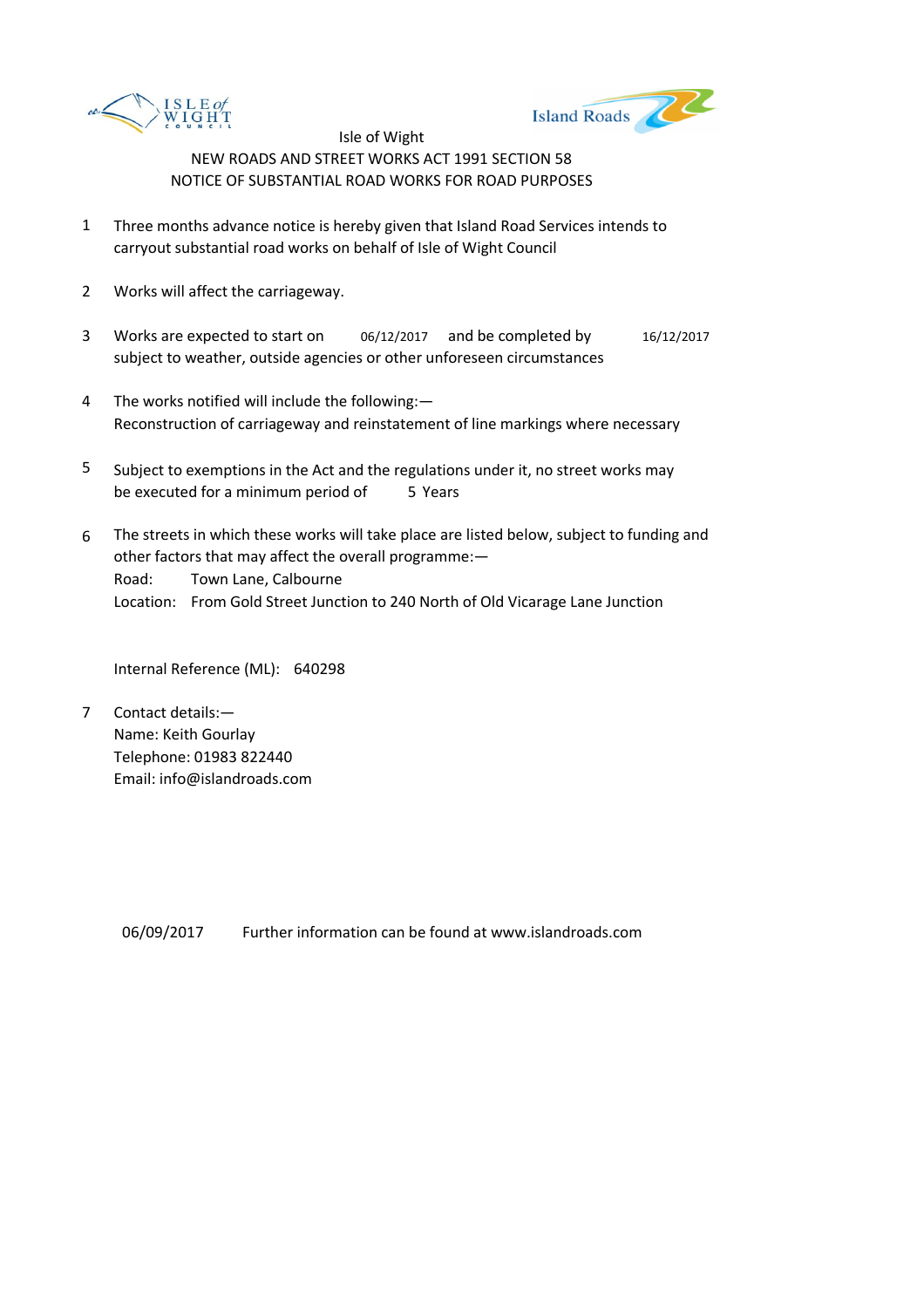



- 1 Three months advance notice is hereby given that Island Road Services intends to carryout substantial road works on behalf of Isle of Wight Council
- 2 Works will affect the carriageway.
- 3 Works are expected to start on 06/12/2017 and be completed by 16/12/2017 subject to weather, outside agencies or other unforeseen circumstances
- 4 The works notified will include the following:— Reconstruction of carriageway and reinstatement of line markings where necessary
- 5 be executed for a minimum period of 5 Years Subject to exemptions in the Act and the regulations under it, no street works may
- 6 The streets in which these works will take place are listed below, subject to funding and other factors that may affect the overall programme:—

Road: Town Lane, Calbourne

Location: From 240 metres North of Old Vicarage Lane Junction to Old Vicarage Lane **Junction** 

Internal Reference (ML): 640299

7 Contact details:— Name: Keith Gourlay Telephone: 01983 822440 Email: info@islandroads.com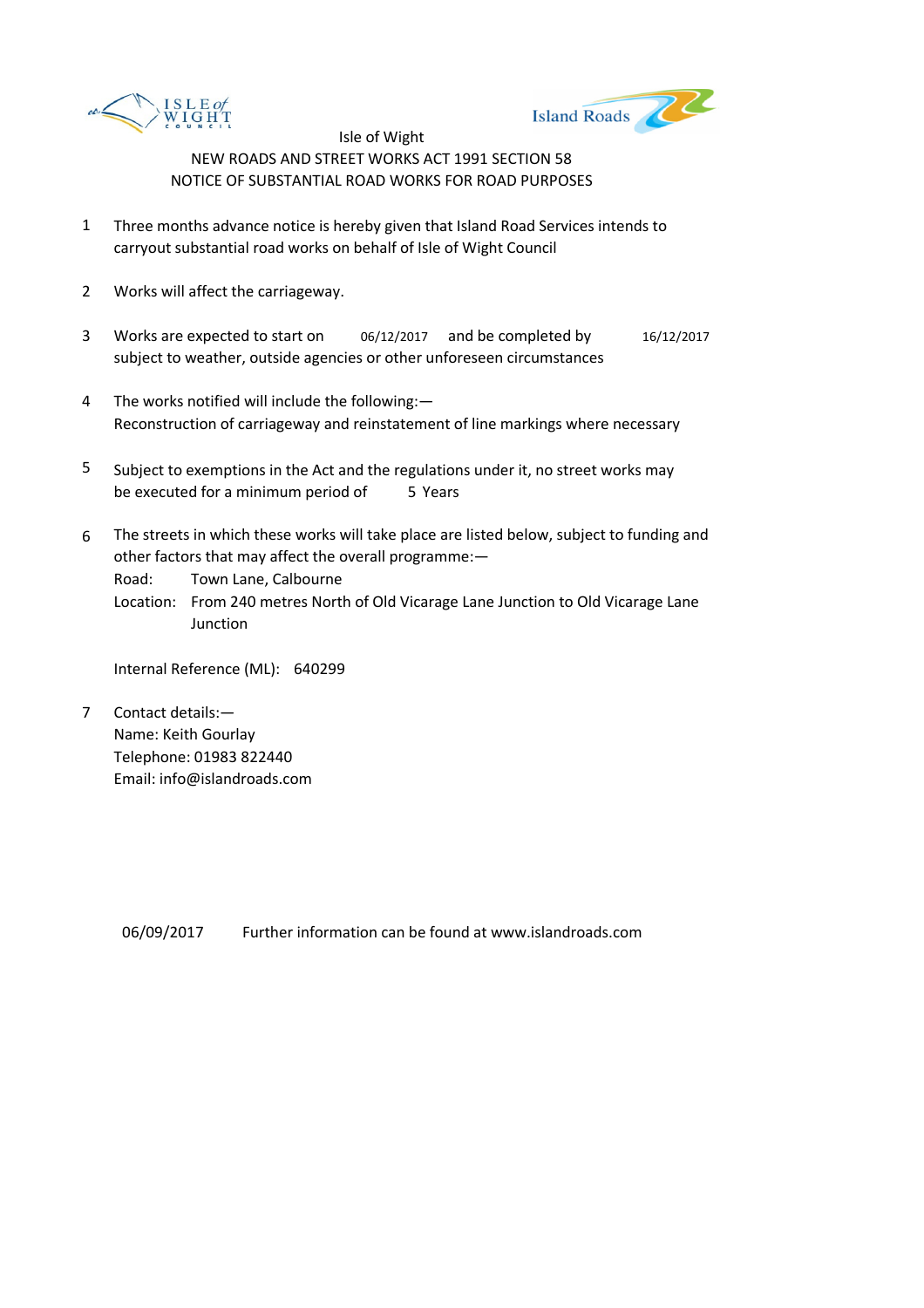



- 1 Three months advance notice is hereby given that Island Road Services intends to carryout substantial road works on behalf of Isle of Wight Council
- 2 Works will affect the carriageway.
- 3 Works are expected to start on 06/12/2017 and be completed by 16/12/2017 subject to weather, outside agencies or other unforeseen circumstances
- 4 The works notified will include the following:— Reconstruction of carriageway and reinstatement of line markings where necessary
- 5 be executed for a minimum period of 5 Years Subject to exemptions in the Act and the regulations under it, no street works may
- 6 Road: Town Lane, Calbourne Location: From Old Vicarage Lane Junction to Locks Green Road Junction The streets in which these works will take place are listed below, subject to funding and other factors that may affect the overall programme:—

Internal Reference (ML): 640300/1

7 Contact details:— Name: Keith Gourlay Telephone: 01983 822440 Email: info@islandroads.com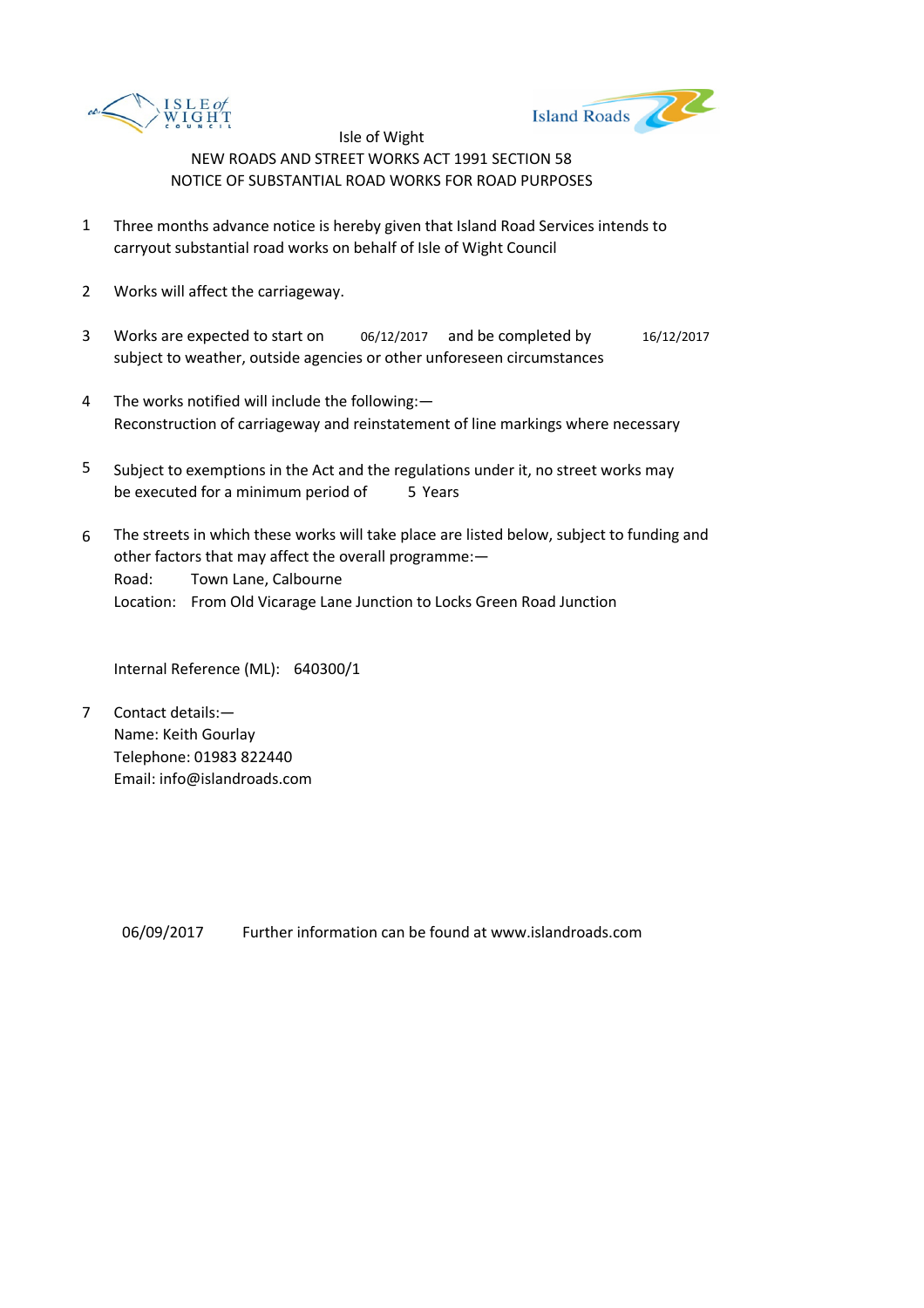



- 1 Three months advance notice is hereby given that Island Road Services intends to carryout substantial road works on behalf of Isle of Wight Council
- 2 Works will affect the carriageway.
- 3 Works are expected to start on 06/12/2017 and be completed by 16/12/2017 subject to weather, outside agencies or other unforeseen circumstances
- 4 The works notified will include the following:— Reconstruction of carriageway and reinstatement of line markings where necessary
- 5 be executed for a minimum period of 5 Years Subject to exemptions in the Act and the regulations under it, no street works may
- 6 Road: Cliff Road, Totland Location: From Madeira Road Junction to Greenways Junction The streets in which these works will take place are listed below, subject to funding and other factors that may affect the overall programme:—

Internal Reference (ML): 640345

7 Contact details:— Name: Keith Gourlay Telephone: 01983 822440 Email: info@islandroads.com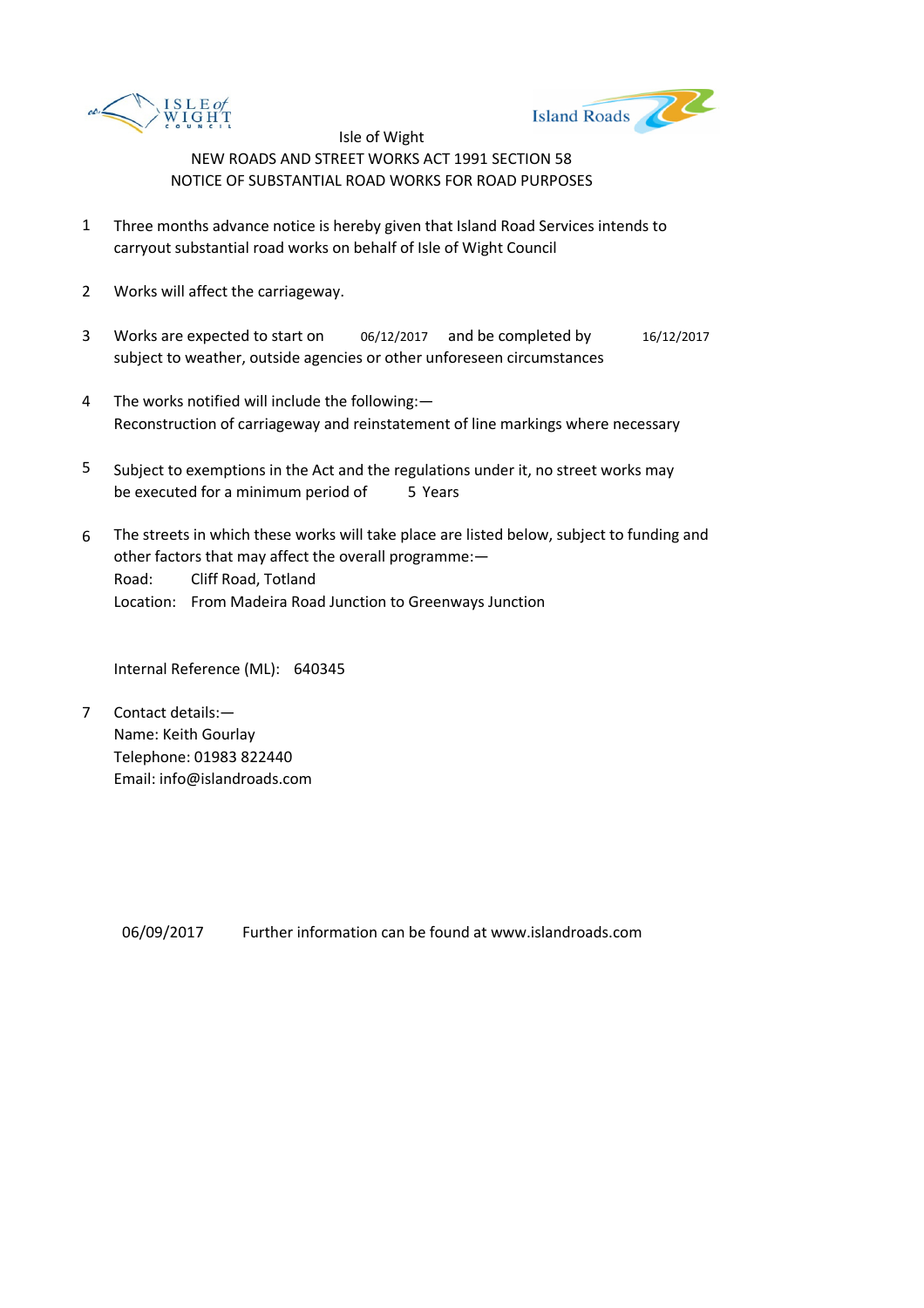



- 1 Three months advance notice is hereby given that Island Road Services intends to carryout substantial road works on behalf of Isle of Wight Council
- 2 Works will affect the carriageway.
- 3 Works are expected to start on 06/12/2017 and be completed by 16/12/2017 subject to weather, outside agencies or other unforeseen circumstances
- 4 The works notified will include the following:— Reconstruction of carriageway and reinstatement of line markings where necessary
- 5 be executed for a minimum period of 5 Years Subject to exemptions in the Act and the regulations under it, no street works may
- 6 Road: Cliff Road, Totland Location: From Greenways Junction to Heatherwood Park Road Junction The streets in which these works will take place are listed below, subject to funding and other factors that may affect the overall programme:—

Internal Reference (ML): 640346

7 Contact details:— Name: Keith Gourlay Telephone: 01983 822440 Email: info@islandroads.com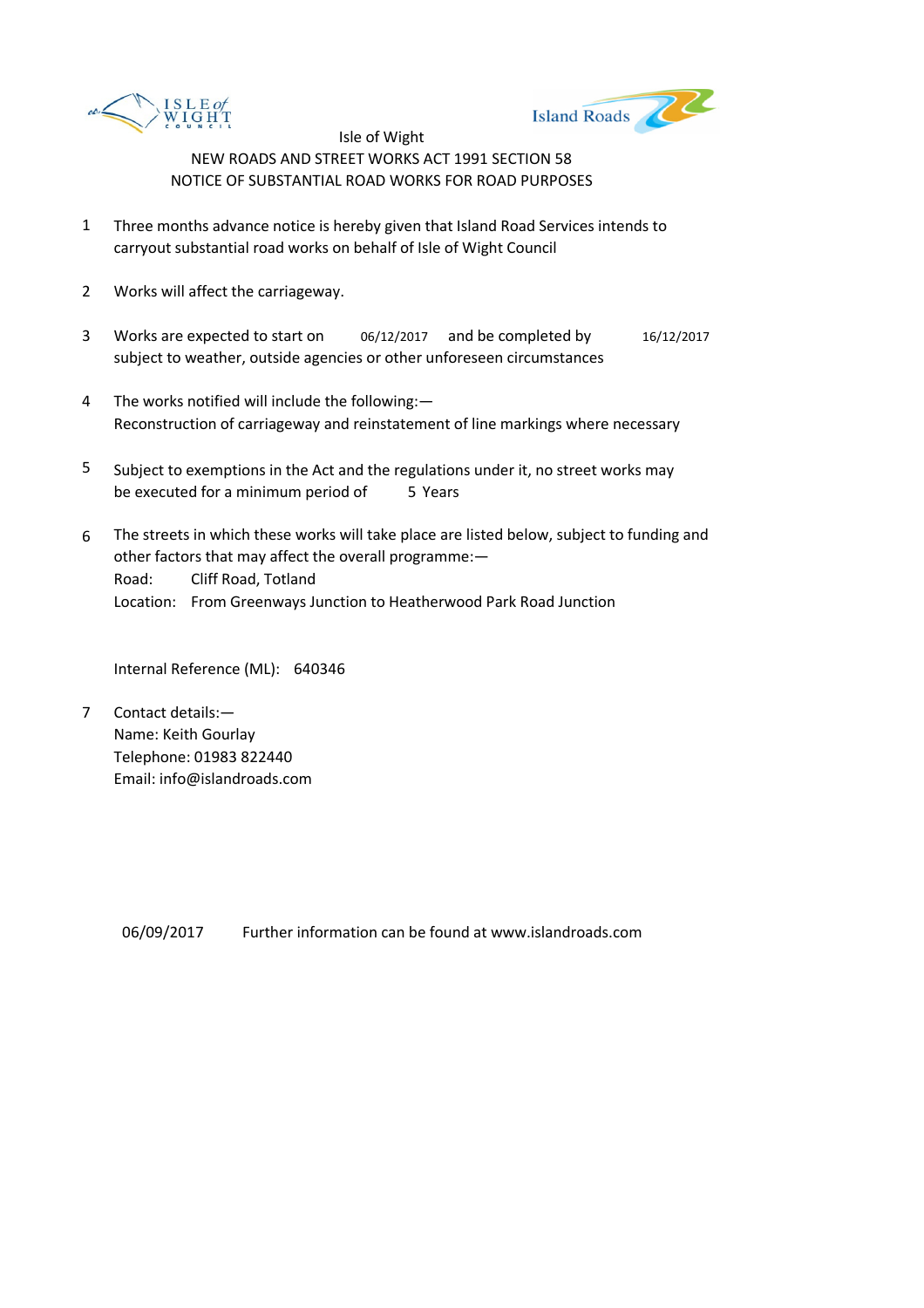



- 1 Three months advance notice is hereby given that Island Road Services intends to carryout substantial road works on behalf of Isle of Wight Council
- 2 Works will affect the carriageway.
- 3 Works are expected to start on 06/12/2017 and be completed by 16/12/2017 subject to weather, outside agencies or other unforeseen circumstances
- 4 The works notified will include the following:— Reconstruction of carriageway and reinstatement of line markings where necessary
- 5 be executed for a minimum period of 5 Years Subject to exemptions in the Act and the regulations under it, no street works may
- 6 Road: Cliff Road, Totland Location: From Heatherwood Park Road Junction to Woodlands Junction The streets in which these works will take place are listed below, subject to funding and other factors that may affect the overall programme:—

Internal Reference (ML): 640347

7 Contact details:— Name: Keith Gourlay Telephone: 01983 822440 Email: info@islandroads.com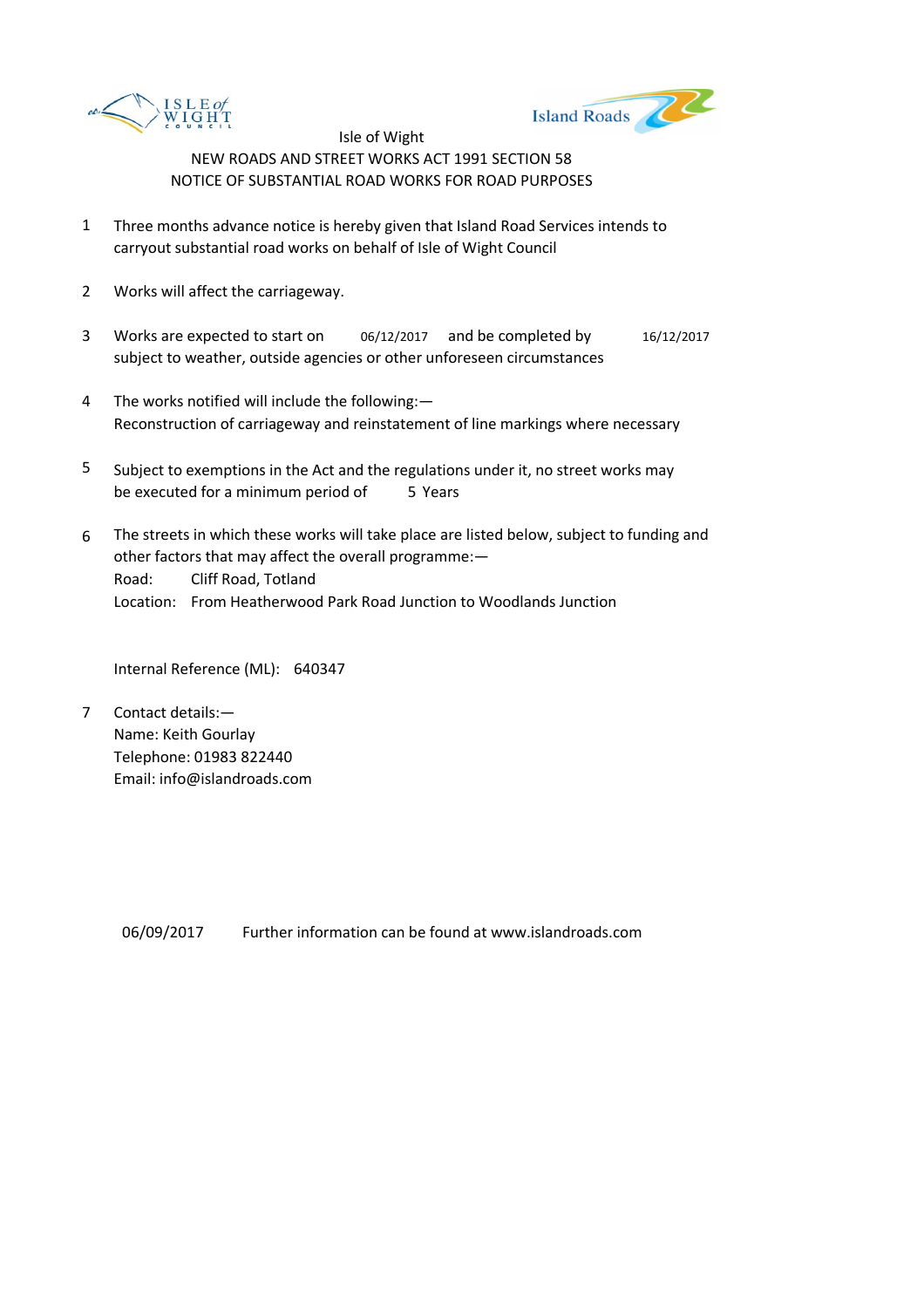



- 1 Three months advance notice is hereby given that Island Road Services intends to carryout substantial road works on behalf of Isle of Wight Council
- 2 Works will affect the carriageway.
- 3 Works are expected to start on 06/12/2017 and be completed by 16/12/2017 subject to weather, outside agencies or other unforeseen circumstances
- 4 The works notified will include the following:— Reconstruction of carriageway and reinstatement of line markings where necessary
- 5 be executed for a minimum period of 5 Years Subject to exemptions in the Act and the regulations under it, no street works may
- 6 Road: Cliff Road, Totland Location: From Woodlands Junction to York Lane Junction The streets in which these works will take place are listed below, subject to funding and other factors that may affect the overall programme:—

Internal Reference (ML): 640348

7 Contact details:— Name: Keith Gourlay Telephone: 01983 822440 Email: info@islandroads.com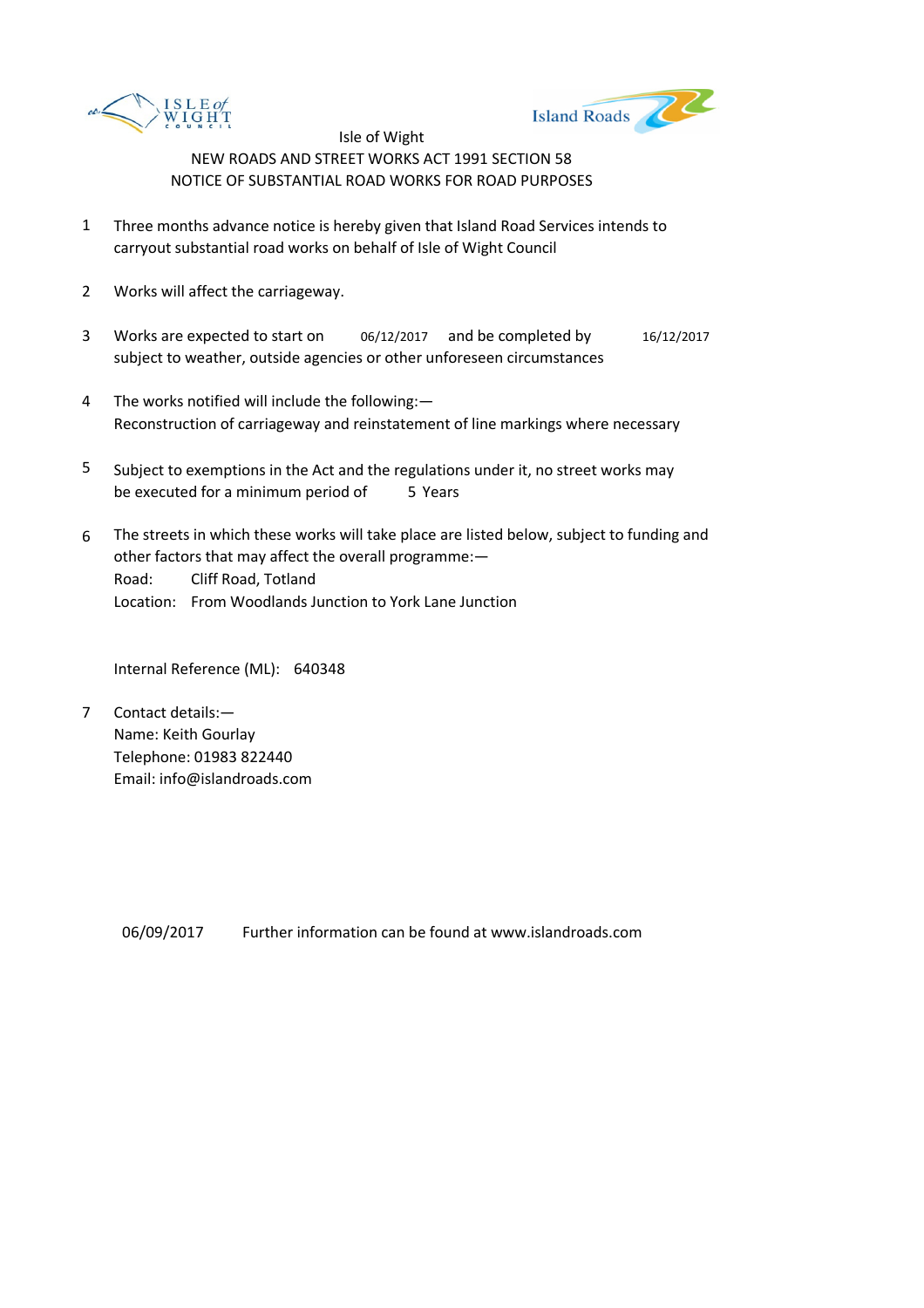



- 1 Three months advance notice is hereby given that Island Road Services intends to carryout substantial road works on behalf of Isle of Wight Council
- 2 Works will affect the carriageway.
- 3 Works are expected to start on 06/12/2017 and be completed by 16/12/2017 subject to weather, outside agencies or other unforeseen circumstances
- 4 The works notified will include the following:— Reconstruction of carriageway and reinstatement of line markings where necessary
- 5 be executed for a minimum period of 5 Years Subject to exemptions in the Act and the regulations under it, no street works may
- 6 Road: Gold Street, Porchfield Location: Entire Length The streets in which these works will take place are listed below, subject to funding and other factors that may affect the overall programme:—

Internal Reference (ML): 640501

7 Contact details:— Name: Keith Gourlay Telephone: 01983 822440 Email: info@islandroads.com